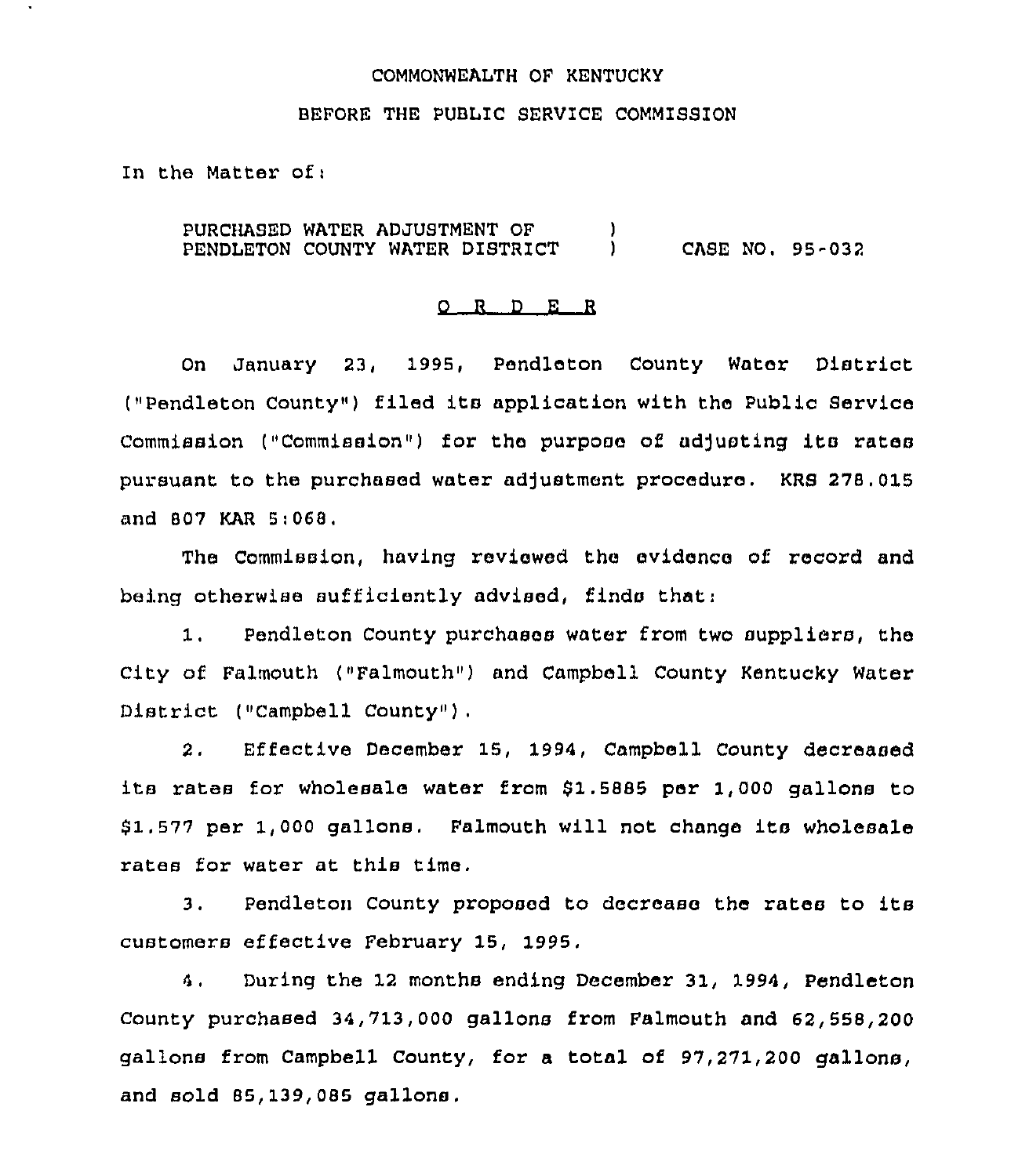5. Pendleton County's calculations are correct and show a decrease in purchased water cost of \$719.42, resulting in a purchased water adjustment of 1 cent per 1,000 gallons. Based on an average monthly usage of 5,000 gallons, the average bill of Pendleton County's customers would decrease 5 cents from \$25.90 to \$25.85 or less than 1 percent,

6. The rates proposed by Pendleton County are incorrect in that the purchased water adjustment was not correctly applied on a per unit basis to the minimum bills as required by 807 KAR 5:068. The minimum bills of Griffin Industries, Inc. ("Griffin") and Pendleton County High School ("Pendleton High") are incorrectly calculated. Pendleton County's tariff sheet showed the minimum bills for Griffin (400,000 gallons) and Pendleton High (first 125,000 gallons) to be \$1,904.42, a decrease of \$3.38, and \$597.74, an increase of  $$1.56$ . As shown below, the correct amount of the decrease is  $$4.00$  and  $$1.25$ , respectively,<sup>1</sup> The proposed rates should, therefore, be denied.

7. The purchased water adjustment of 1 cent per 1,000 gallons and the rates in Appendix A, attached hereto and incorporated herein, are fair, just, and reasonable and should be approved,

 $\mathbf{1}$ 400,000 gallons x \$.01/1000 gallons = \$4.00  $125,000$  gallons x \$.01/1000 gallons - \$1.25  $$4.00 - $1.907.80 = $1.903.80$  $$1.25 - $5.596.18 = $5.594.93$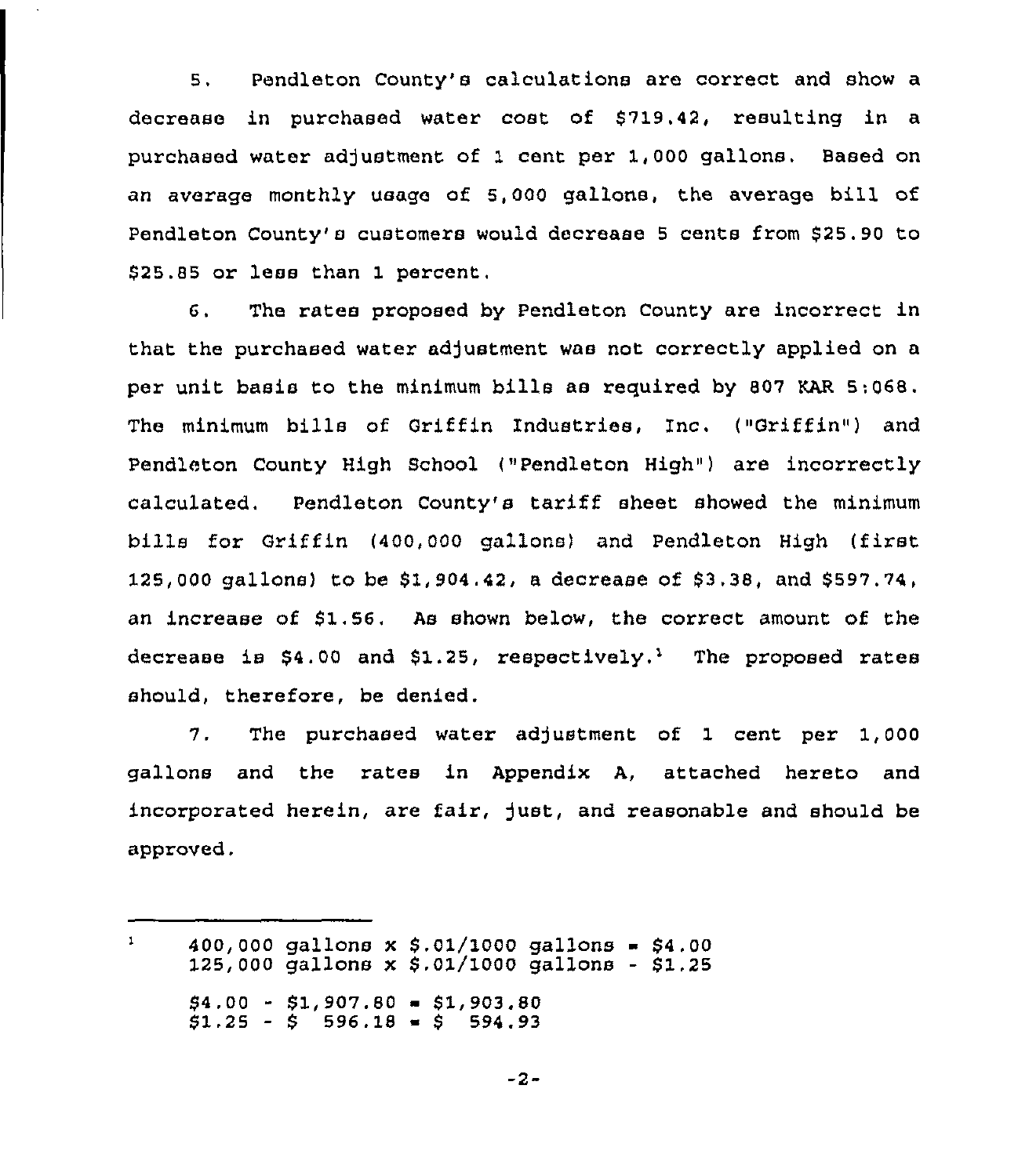IT IS THEREFORE ORDERED that:

1. The purchased water adjustment of <sup>1</sup> cent per 1,000 gallons and the rates in Appendix <sup>A</sup> are approved for services rendered on and after February 15, 1995.

2. Pendleton County shall, within <sup>30</sup> days of the date of this Order, file its revised tariff setting out the rates approved herein.

3, Within 30 days of the date of this Order, Pendleton County shall file verification that the notice to its customers has been given.

Done at Frankfort, Kentucky, this 13th day of February, 1995.

PUBLIC SERVICE COMMISSION

Cha: rman Vilce Chairman

Commidsione

ATTEST:

Executive Director